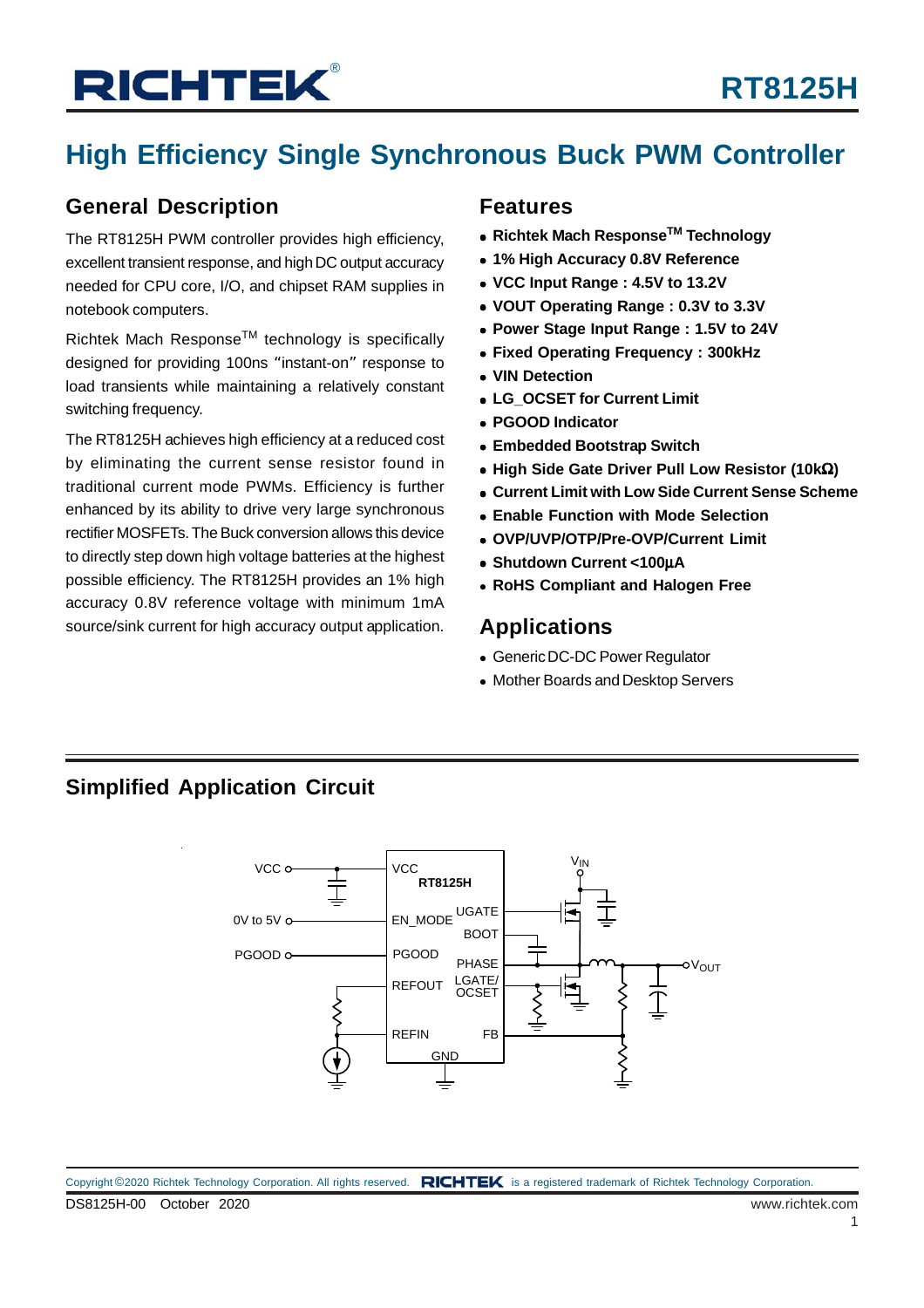

### **Ordering Information**

RT8125H<sub>D</sub>

Package Type QW : WDFN-10L 3x3 (W-Type) Lead Plating System G : Green (Halogen Free and Pb Free)

Note :

Richtek products are :

- RoHS compliant and compatible with the current require ments of IPC/JEDEC J-STD-020.
- Suitable for use in SnPb or Pb-free soldering processes.

### **Pin Configuration**



### **Marking Information**



QZ= : Product Code YMDNN : Date Code

| Pin No.             | <b>Pin Name</b> | <b>Pin Function</b>                                                                                                                                                                                                                                                                                 |
|---------------------|-----------------|-----------------------------------------------------------------------------------------------------------------------------------------------------------------------------------------------------------------------------------------------------------------------------------------------------|
|                     | <b>BOOT</b>     | Bootstrap supply for high-side gate driver. Connect a capacitor between this<br>pin and the PHASE pin.                                                                                                                                                                                              |
| $\overline{2}$      | <b>UGATE</b>    | Gate drive output for the external high-side MOSFET.                                                                                                                                                                                                                                                |
| 3                   | <b>PHASE</b>    | Switch node. It behaves as the current sense comparator input for low side<br>MOSFET R <sub>DS(ON)</sub> sensing and reference voltage for on-time generation.                                                                                                                                      |
| 4                   | LGATE/OCSET     | Gate drive output for the low-side external MOSFET. Connect a resistor<br>(ROCSET) between this pin and GND to set the output current limit level. If<br>ROCSET is not present, or the setting threshold greater than 400mV, the OC<br>threshold is internally present to 315mV (typ.)              |
| 5                   | <b>VCC</b>      | Supply voltage input. It provides the power for the Buck controller, the low<br>side driver and the bootstrap circuit for high side driver. Bypass to GND with<br>$a$ 4.7 $\mu$ F ceramic capacitor.                                                                                                |
| 6                   | <b>FB</b>       | VOUT feedback voltage input. Connect the FB to a resistive voltage divider<br>from VOUT to GND to set the output voltage from 0.3V to 3.3V                                                                                                                                                          |
| $\overline{7}$      | EN MODE         | Enable and mode selection control input. When the voltage of EN_MODE pin<br>is pulled lower than 0.4V, controller remains in shutdown. When the pin<br>voltage is between 2.1V to 2.7V, controller operates into DEM. When the pin<br>voltage is between 4.3V to 5V, controller operates into FCCM. |
| 8                   | <b>PGOOD</b>    | Open-drain power good indicator. High impedance indicates that power is<br>good.                                                                                                                                                                                                                    |
| 9                   | <b>REFIN</b>    | Reference input. Connect a current console to REFIN pin, and connect a<br>resistor between REFIN and REFOUT to tune up/down FB reference<br>voltage.                                                                                                                                                |
| 10                  | <b>REFOUT</b>   | Reference voltage output. It provides an 1% high accuracy reference 0.8V<br>with 2mA source/sink ability. Bypass to GND with a maximum 6.8nF ceramic<br>capacitor.                                                                                                                                  |
| 11<br>(Exposed Pad) | <b>GND</b>      | Ground. The exposed pad must be soldered to a large PCB and connected<br>to GND for maximum power dissipation.                                                                                                                                                                                      |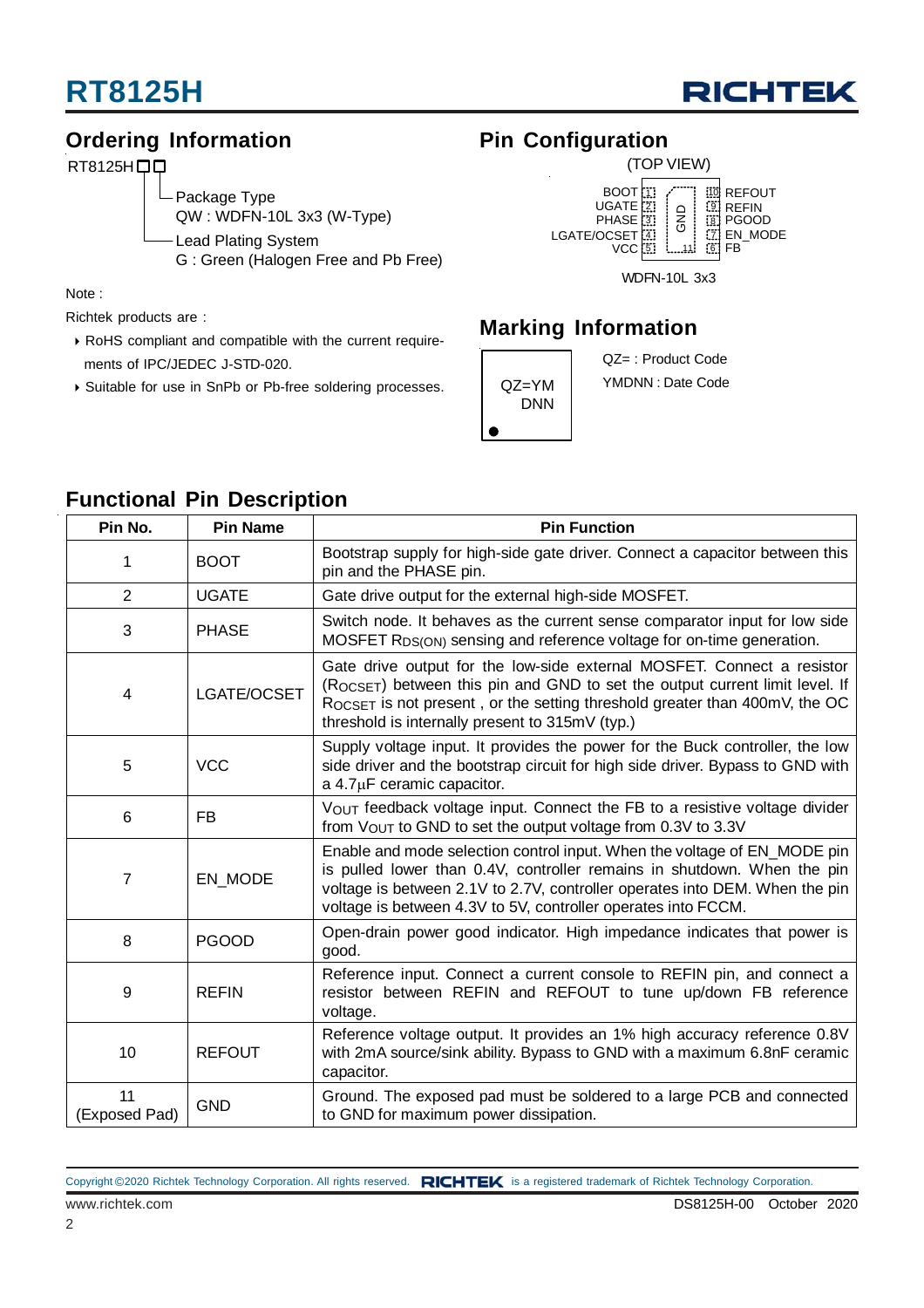### **Functional Block Diagram**



### **Operation**

The RT8125H is suitable for low external component count configuration with appropriate amount of Equivalent Series Resistance (ESR) capacitor(s) at the output. The output ripple valley voltage is monitored at a feedback point voltage. The synchronous high side MOSFET is turned on at the beginning of each cycle. After the internal oneshot timer expires, the MOSFET is turned off. The pulse width of this one-shot is determined by the converter's input and output voltages to keep the frequency fairly

constant over the entire input voltage range. Another oneshot sets a minimum off-time (400ns typ.).

The on-time comparator has two inputs, one is from the output voltage, the other is from the input voltage. The ontime of the high side switch is designed to be directly proportional to the output voltage and inversely proportional to the input voltage. The implementation results in a nearly constant switching frequency without the need of a clock generator.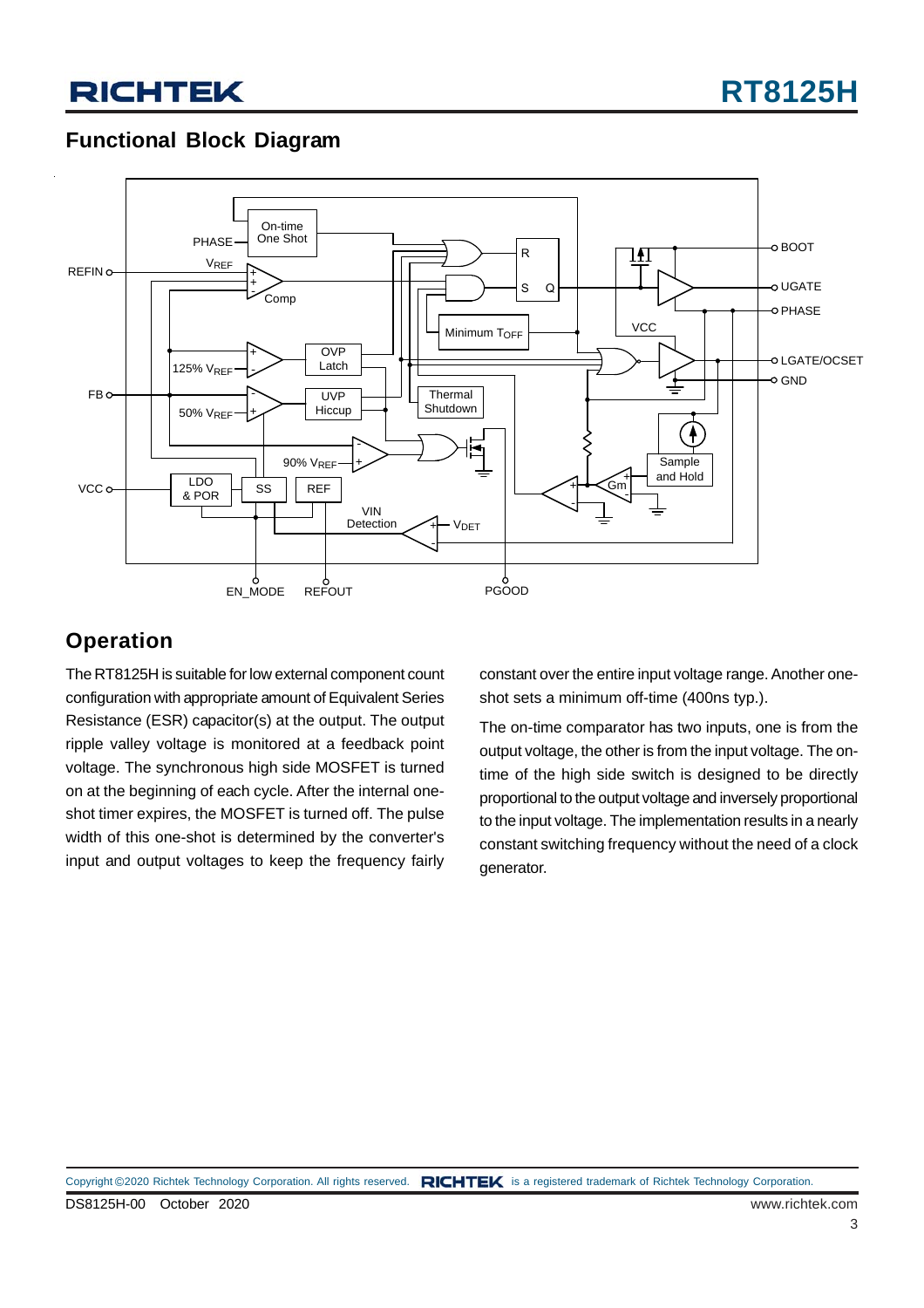

#### **Absolute Maximum Ratings**  $(Note 1)$

| • PHASE to GND                                 |  |
|------------------------------------------------|--|
|                                                |  |
|                                                |  |
|                                                |  |
|                                                |  |
| • UGATE to PHASE                               |  |
|                                                |  |
|                                                |  |
| $\bullet$ LGATE to GND                         |  |
|                                                |  |
|                                                |  |
| • Power Dissipation, $P_D @ T_A = 25^{\circ}C$ |  |
|                                                |  |
| • Package Thermal Resistance (Note 2)          |  |
|                                                |  |
|                                                |  |
|                                                |  |
|                                                |  |
|                                                |  |
| • ESD Susceptibility (Note 3)                  |  |
|                                                |  |
|                                                |  |

#### **Recommended Operating Conditions** (Note  $4$ )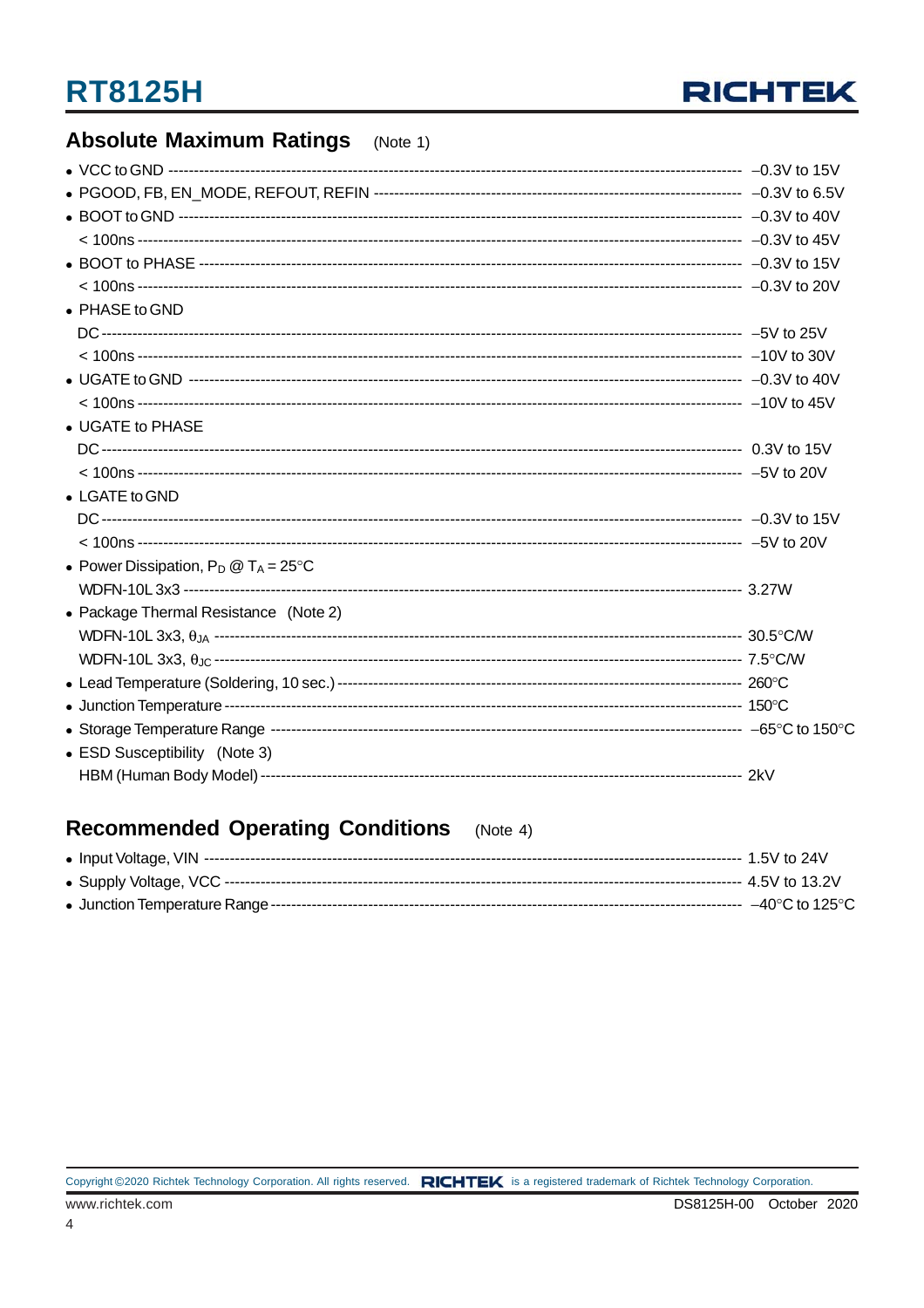#### **Electrical Characteristics**

( $V_{CC}$  = 5V,  $V_{IN}$  = 15V,  $EN\_MODE = 5V$ ,  $T_A = 25^{\circ}C$ , unless otherwise specified)

| <b>Parameter</b>                                | <b>Symbol</b>   | <b>Test Conditions</b>                                                       | Min                      | <b>Unit</b> |                |                 |
|-------------------------------------------------|-----------------|------------------------------------------------------------------------------|--------------------------|-------------|----------------|-----------------|
| <b>PWM Controller</b>                           |                 |                                                                              |                          |             |                |                 |
|                                                 |                 | Rising edge                                                                  | 3.75                     | 4.1         | 4.5            | V               |
| <b>VCC POR Threshold</b>                        |                 | Falling edge                                                                 |                          | 3.8         | 4              |                 |
| <b>Vcc Quiescent Supply</b><br>Current          | lQ              | FB forced above the regulation Point,<br>$EN_MODE = 5V$ , REFOUT Current = 0 | 500                      | 1250        | μA             |                 |
| V <sub>CC</sub> Shutdown Current                | <b>I</b> SHDN   | $V_{CC}$ current, $EN_MODE = 0V$                                             | $\overline{\phantom{a}}$ | $-$         | 100            | μA              |
| <b>REFOUT</b><br>(Note 5)                       | VREFOUT         | $V_{CC} = 4.5V$ to 13.2V, sink/ source<br>$current = 2mA$                    | 786                      | 794         | 802            | mV              |
| <b>REFOUT Source / Sink</b><br>Current          | <b>IREFOUT</b>  |                                                                              | $\sim$                   | --          | $\overline{2}$ | mA              |
| FB Input Bias Current                           |                 | $FB = 0.8V$                                                                  | $-1$                     | 0           | $\mathbf{1}$   | μA              |
| <b>REFIN Input Voltage Range</b>                |                 |                                                                              | 0.3                      | --          | 3.3            | V               |
| <b>Switching Frequency</b>                      | fsw             | (Note 6)                                                                     | 270                      | 300         | 330            | kHz             |
| Minimum Off-Time                                | toFF_MIN        |                                                                              | 250                      | $-$         | $\overline{a}$ | ns              |
| <b>Current Sensing</b>                          |                 |                                                                              |                          |             |                |                 |
| <b>IOCSET</b>                                   |                 |                                                                              | 9                        | 10          | 11             | μA              |
| <b>Soft-Start Time</b>                          | tss             | $REFIN = 0.8V$ , no load                                                     | --                       | 0.7         | --             | ms              |
| <b>Protection Function</b>                      |                 |                                                                              |                          |             |                |                 |
| <b>Current Limit Setting Range</b>              |                 | <b>LGATE</b>                                                                 | 50                       | $-$         | 400            | mV              |
| <b>Current Limit Threshold</b>                  |                 | ROCSET NC                                                                    | $\overline{a}$           | 315         | $\overline{a}$ | mV              |
| <b>UV Threshold</b>                             |                 | UVP Detect, FB Lower than REFIN<br>Voltage                                   | 225                      | 300         | 375            | mV              |
| <b>OVP Threshold</b>                            |                 | OVP Detect, FB Higher than REFIN<br>Voltage                                  | 225                      | 300         | 375            | mV              |
| <b>REFIN Absolute OVP</b><br>Threshold          |                 |                                                                              | 3.35                     | 3.5         | ۰.             | V               |
| <b>Thermal Shutdown</b>                         |                 | Latch                                                                        | $\overline{a}$           | 140         | --             | $\rm ^{\circ}C$ |
| <b>VIN Detection Threshold</b>                  | <b>VDET</b>     |                                                                              | $-0.5$                   | --          |                | V               |
| <b>Driver On-Resistance</b>                     |                 |                                                                              |                          |             |                |                 |
| <b>UGATE Driver Source</b>                      | <b>RUGATEST</b> | $V_{\text{BOOT}} - V_{\text{PHASE}} = 12V$ , source current<br>$= 100mA$     | н.                       | 1.5         | 3              | Ω               |
| <b>UGATE Driver Sink</b>                        | <b>RUGATESK</b> | $BOOT - PHASE = 12V$ , $I_{SINK} = 10mA$                                     | $\sim$                   | 2.25        | 4              | $\Omega$        |
| <b>LGATE Driver Source</b>                      | RLGATEST        | $V_{CC}$ = 12V, source current = 100mA                                       | $\overline{a}$           | 1.5         | 3              | Ω               |
| <b>LGATE Driver Sink</b>                        | <b>RLGATESK</b> | $V_{CC} = 12V$ , $I_{SINK} = 10mA$                                           | н.                       | 1           | $\overline{2}$ | Ω               |
|                                                 |                 | LGATE rising (PHASE = $1.5V$ )                                               | н.                       | 30          | --             | ns              |
| Dead Time                                       |                 | <b>UGATE</b> rising                                                          | н.                       | 30          | н.             |                 |
| Internal Boost Charging<br>Switch On-Resistance |                 | VCC to BOOT, 10mA                                                            | $\overline{\phantom{m}}$ | --          | 80             | Ω               |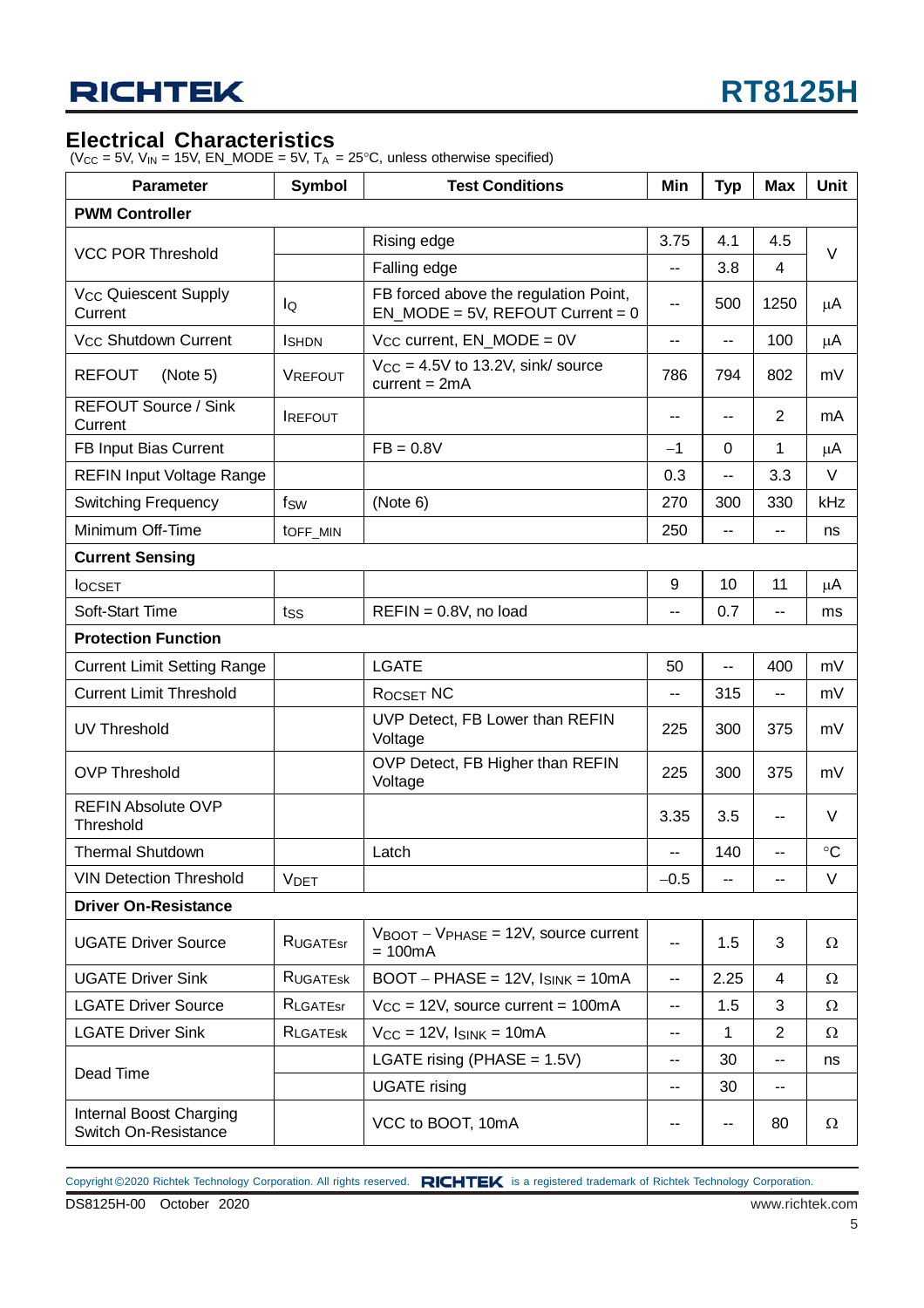

| <b>Parameter</b>                     | Symbol               | <b>Test Conditions</b>             | Min | <b>Typ</b> | <b>Max</b> | <b>Unit</b> |  |
|--------------------------------------|----------------------|------------------------------------|-----|------------|------------|-------------|--|
| <b>EN MODE Threshold</b>             |                      |                                    |     |            |            |             |  |
|                                      | V <sub>IH</sub>      | FCCM, $V_{CC} = 4.5V$ to 13.2V     |     | --         | 5          |             |  |
|                                      | VIH                  | DEM, $V_{CC} = 5V$ to 13.2V        | 2.1 |            | 2.7        | $\vee$      |  |
| <b>EN_MODE</b> Input Voltage         | V <sub>IH</sub>      | DEM, $VCC = 4.5$ to 5V             | 2.1 |            | 2.5        |             |  |
|                                      | Vil                  | Shutdown, $V_{CC} = 4.5V$ to 13.2V |     | --         | 0.4        |             |  |
| EN MODE Internal Pull Low<br>Current | $V_{EN}$ MODE = $5V$ |                                    |     | 0.7        |            | μA          |  |
| PGOOD (PGOOD High w/o OVP or UVP)    |                      |                                    |     |            |            |             |  |
| <b>PGOOD Blanking Time</b>           |                      | PGOOD rising edge after soft-start |     | 3          | 5          | ms          |  |
| Output Low Voltage                   |                      | $Isink = 4mA$                      | --  | --         | 0.3        | V           |  |
| Leakage Current                      |                      | High state, forced to 5V           |     |            |            | μA          |  |

**Note 1.** Stresses beyond those listed uner "Absolute Maximum Ratings" may cause permanent damage to the device. These are stress ratings only, and functional operation of the device at these or any other conditions beyond those indicated in the operational sections of the specifications is not implied. Exposure to absolute maximum rating conditions may affect device reliability.

- **Note 2.**  $\theta_{JA}$  is measured under natural convection (still air) at  $T_A = 25^\circ$ C with the component mounted on a high effectivethermal-conductivity four-layer test board on a JEDEC 51-7 thermal measurement standard.  $\theta_{\text{JC}}$  is measured at the exposed pad of the package.
- **Note 3.** Devices are ESD sensitive. Handling precaution is recommended.
- **Note 4.** The device is not guaranteed to function outside its operating conditions.

**Note 5.** The reference voltage shift -6mV from 0.8V for offset canceling under feedback valley control.

**Note 6.** No production tested. Test condition  $V_{IN} = 8V$ ,  $V_{OUT} = 1.1V$ ,  $I_{OUT} = 10A$  using application circuit.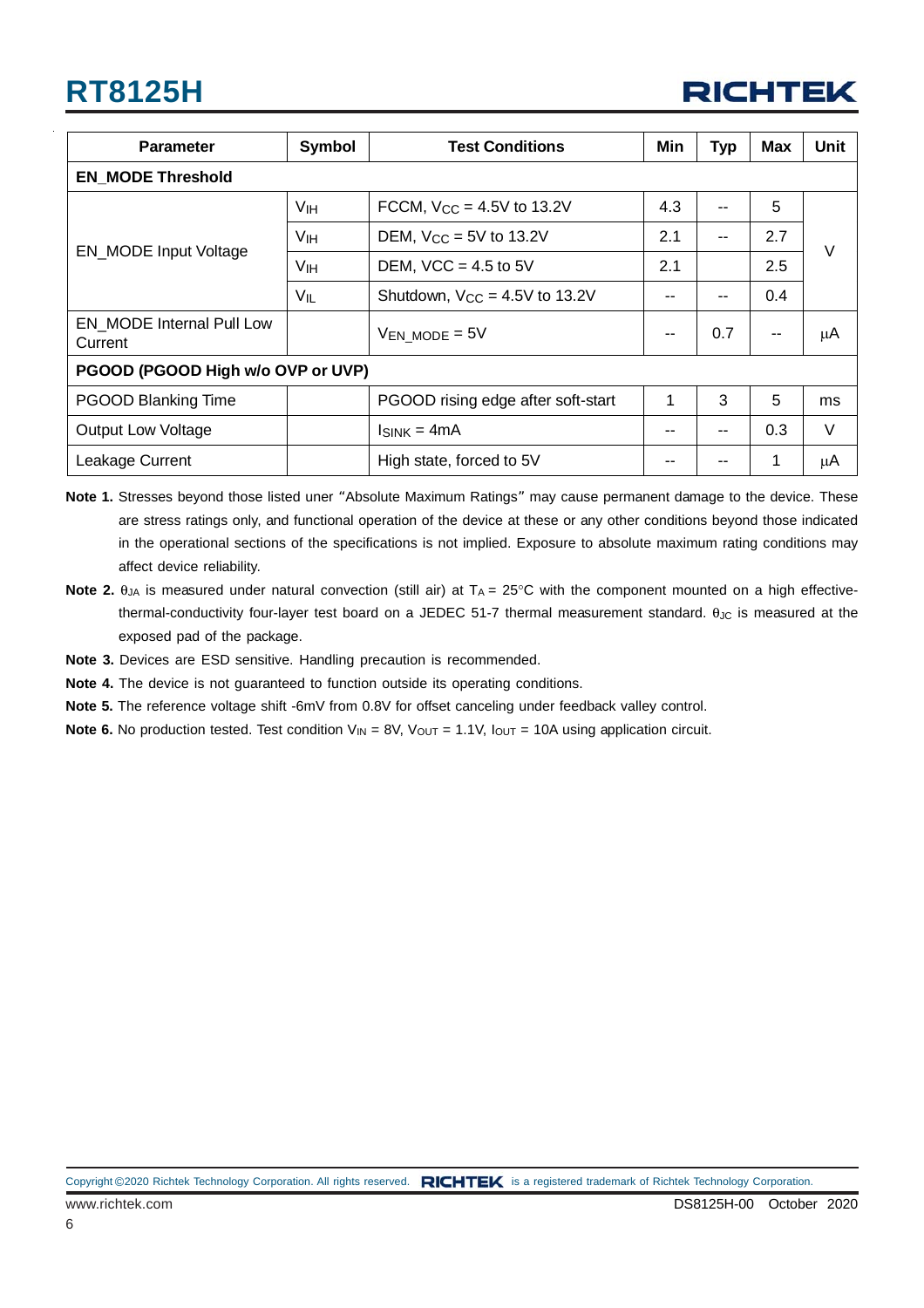## **Typical Application Circuit**

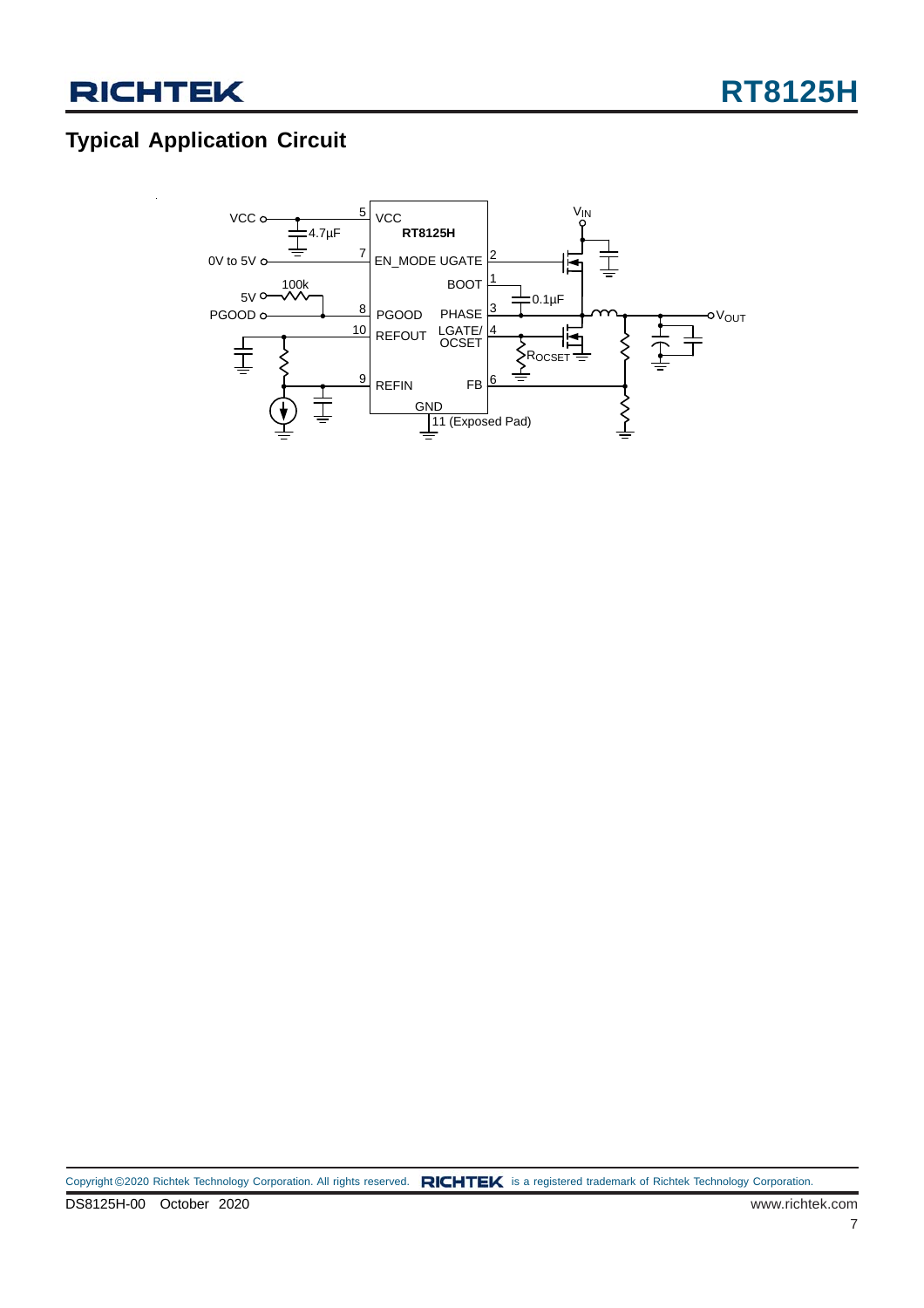

### **Typical Operating Characteristics**











**Load Transient Response**



Copyright ©2020 Richtek Technology Corporation. All rights reserved. RICHTEK is a registered trademark of Richtek Technology Corporation.

8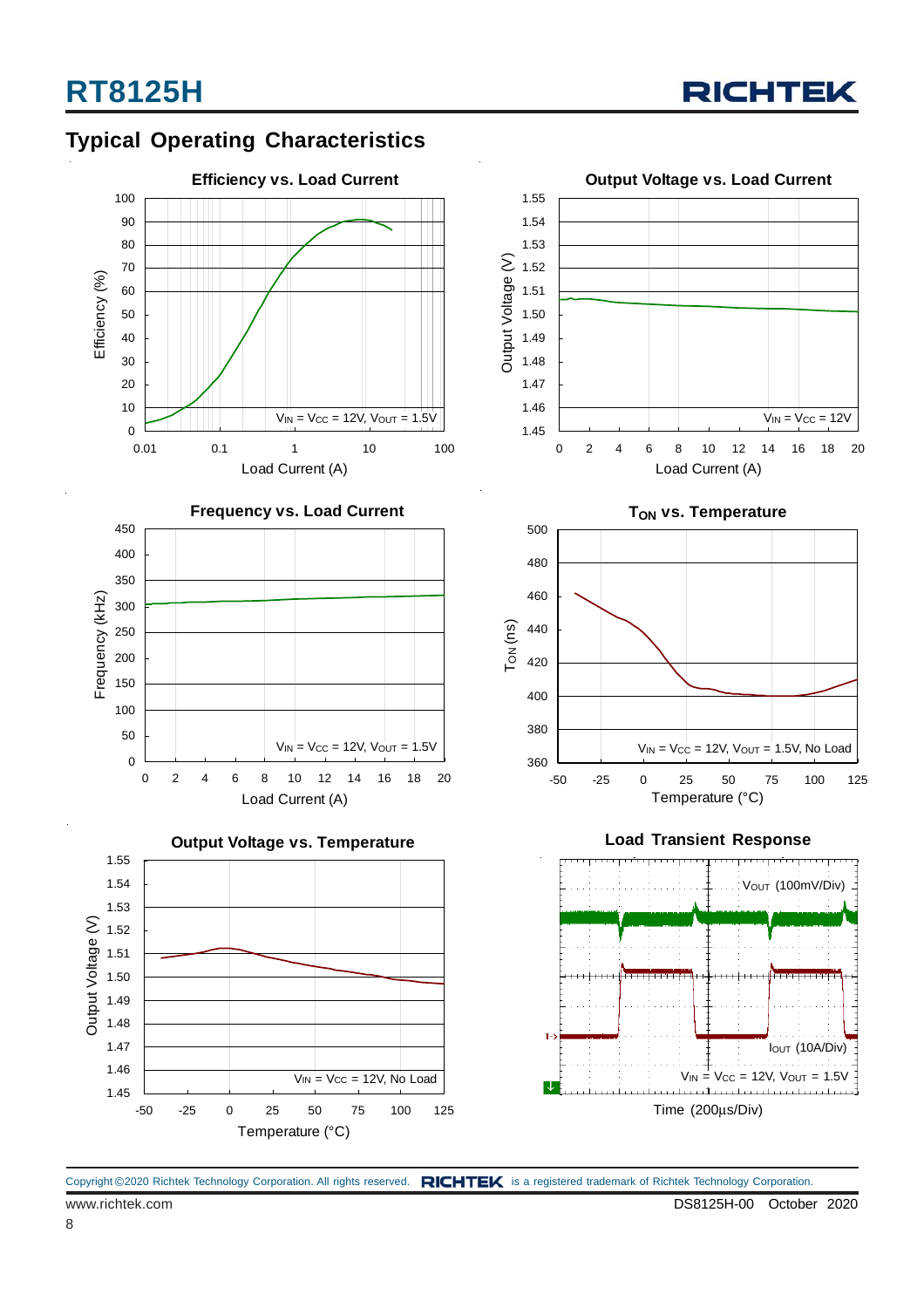





**Dynamic Output Voltage Control**





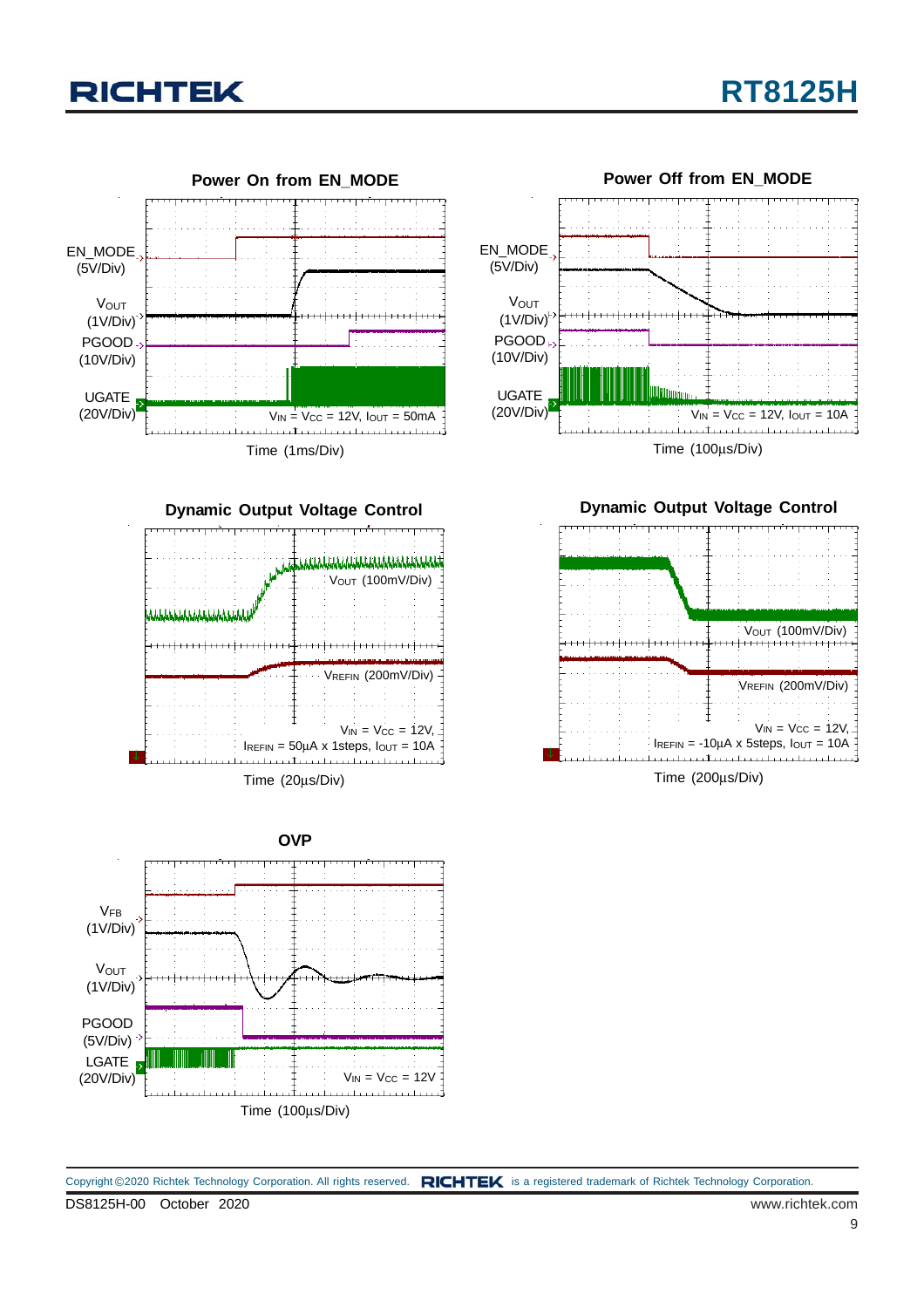### **Application Information**

The RT8125H PWM controller provides high efficiency, excellent transient response, and high DC output accuracy needed for CPU core, I/O, and chipset RAM supplies in notebook computers. Richtek Mach Response™ technology is specifically designed for providing 100ns "instant-on" response to load steps while maintaining a relatively constant operating frequency and inductor operating point over a wide range of input voltages. The topology solves the poor load transient response timing problems of fixed frequency current mode PWMs and avoids the problems caused by widely varying switching frequencies in conventional constant on-time and constant off-time PWM schemes.

#### **Supply Voltage and Power On Reset (POR)**

The input voltage range for VCC is from 4.5 V to 13.2 V with respect to GND. An internal linear regulator regulates the supply voltage for internal control logic circuit. A minimum 0.1μF ceramic capacitor is recommended to bypass the supply voltage. Place the bypassing capacitor near the IC. VCC also supplies the integrated MOSFET drivers. A bootstrap diode is embedded to facilitate PCB design and reduce the total BOM cost. No external Schottky diode is required in real applications.

The Power On Reset (POR) circuit monitors the supply voltage at the VCC pin. If VCC exceeds the POR rising threshold voltage (4.2V typ.), the controller resets and prepares the PWM for operation. If VCC falls below the POR falling threshold during normal operation, all MOSFETs stop switching. The POR rising and falling threshold has a hysteresis (0.12V typ.) to prevent unintentional noise based reset.

#### **VIN Detection**

Once VCC exceeds its power on reset (POR) rising threshold voltage and the EN\_MODE pin is set free, UGATE will output continuous pulses (~40kHz, 100ns), and LGATE will be forced low for converter input voltage VIN detection. If the voltage pulses at the PHASE pin are less than VIN detection threshold  $(V_{DET})$  when UGATE is turned off more than 3 cycles, VIN is recognized as ready. Then, the controller will initiate soft-start operation. For ensuring the VIN can be defected, the Phase to GND can't place schottky diode to avoid the phase voltage will be clamped to around -0.3V.

#### **Enable and Mode Selection**

The EN\_MODE pin is a multi-function pin for integrated enable and mode selection. The controller will operate in different mode according to different EN\_MODE input voltage level. When the voltage of EN\_MODE pin is pulled lower than 0.4V, controller remains in shutdown. When the pin voltage is between 2.1V to 2.7V, controller operates into DEM. When the pin voltage is between 4.3V to 5V, controller operates into FCCM. Figure 1 shows a recommend circuit for EN\_MODE control. Complete function requires a resistor divider that connected from 5V source to EN\_MODE pin and two N-channel MOSFETs switch. The Q1 switch is used to determine the pin voltage for different operation mode, DEM or FCCM. The Q2 switch is used to enable or disable the RT8125H. Except to confirm that the resistor divider value can pull up the voltage of EN\_MODE pin, also need to ensure the 5V source will not be pulled down by divider. Refer to Table 1 for control input level and mode state mapping results.



#### Figure 1. EN\_MODE Pin Recommend Circuit

#### **Table 1. States of EN\_MODE Control Circuit**

| Q1   | Q <sub>2</sub> | $V_{EN_MODE}(V)$ | <b>Mode</b> |
|------|----------------|------------------|-------------|
| ON   | OFF.           | 2.37             | DEM         |
| OFF. | OFF.           | 4.5              | <b>FCCM</b> |
| OFF  | OΝ             |                  | Shutdown    |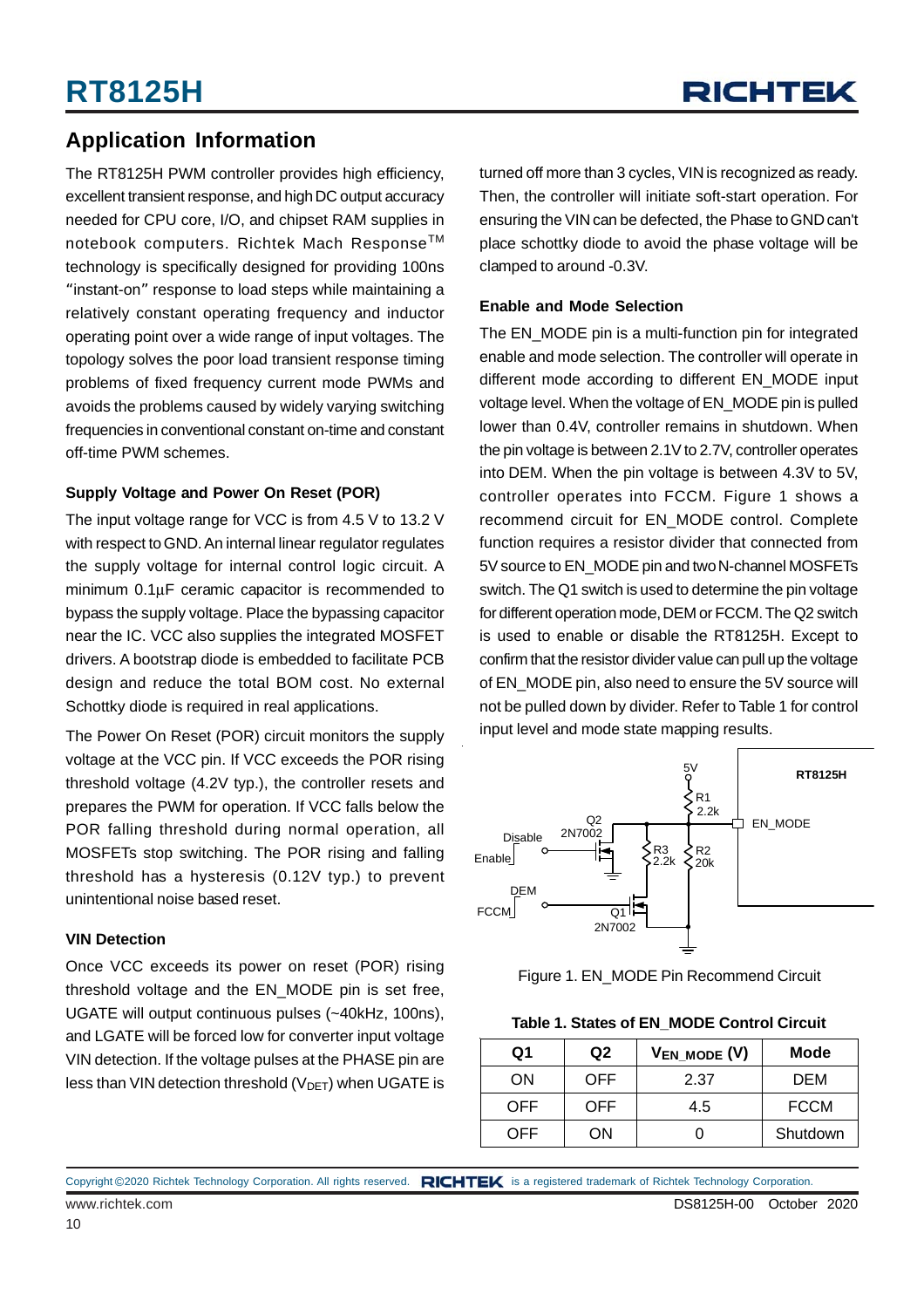#### **Internal Soft-Start**

The RT8125H provides an internal soft-start function. The soft-start function is used to prevent large inrush current and output voltage overshoot while the converter is being powered-up. The soft-start function automatically begins once the chip is enabled. An internal current source charges the internal soft-start capacitor such that the internal soft-start voltage ramps up uniformly. The FB voltage will track the internal soft-start voltage during the soft-start interval. After the internal soft-start voltage exceeds the reference voltage, the FB voltage no longer tracks the soft-start voltage but rather follows the reference voltage. Therefore, the duty cycle of the UGATE signal as well as the input current at power up are limited.



Figure 2. Soft-Start Timing Chart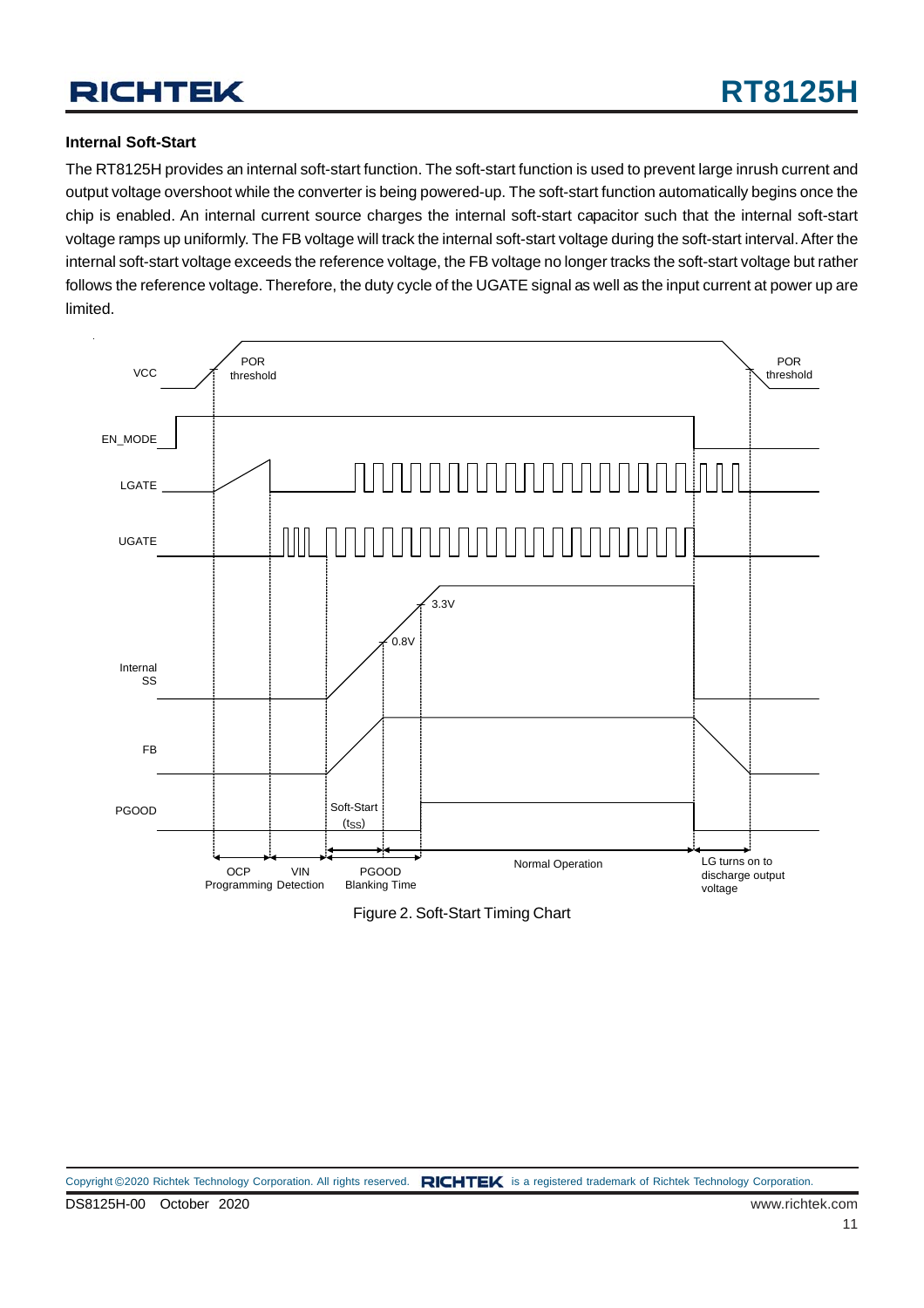

#### **Soft Discharge**

When VCC is less than POR falling threshold or EN\_MODE goes low, the discharging mode will active. During discharging mode, LGATE will deliver discharging pulse and an internal switch from FB to GND will also create a path for discharging the output capacitor's residual charge to GND until the phase pin voltage below 0.7V.

#### **Output Voltage Setting**

The RT8125H supports external reference input to provide more flexible applications. The REFIN pin and REFOUT pin are implemented to be external reference input function. The RT8125H allows the output voltage of the DC-DC converter to be adjusted via an external resistor divider. It will try to maintain the feedback pin at REFIN pin input voltage.



Figure 3. Output Voltage Setting



Figure 4. Output Voltage Waveform

According to the resistor divider network above, the output voltage is set as :

$$
V_{OUT} = \left[ V_{REFOUT} \times \left( 1 + \frac{R_{FB1}}{R_{FB2}} \right) \right] + \frac{\Delta V_{OUT}}{2}
$$

Note that the reference voltage at DEM is exceeds than CCM threshold 1%.

#### **Current Limit**

The RT8125H provides lossless over current protection by detecting the voltage drop across the low side MOSFET when it is turned on. The over current trip threshold is set by an external resistor,  $R_{OCSFT}$ , at LGATE. During LGATE is turned on, the RT8125H senses the PHASE voltage and compares to the OCP threshold. If the sensed PHASE voltage is lower than the OCP threshold, OCP will be triggered. When OCP is triggered, LGATE will turn on to prevent inductor current from increasing until the OCP condition is released.

#### **Current Limit Setting**

Over current threshold is externally programmed by adding a resistor (R<sub>OCSET</sub>) between LGATE and GND. Once VCC exceeds the POR threshold and the EN\_MODE pin is enabled, an internal current source  $I_{OCSET}$  flows through ROCSET. For maintain the OCP threshold accuracy while temperature variation, the current source  $(I_{OCSET})$  has an approximately 4500ppm/°C temperature slope to compensate the dependency of  $R_{DS(ON)}$  of MOSFET. The voltage across  $R_{OCSET}$  is stored as the over current protection threshold  $V_{OCSET}$ . After that, the current source is switched off.  $R_{OCSET}$  can be determined using the following equation :

$$
R_{OCSET} = \frac{I_{VALLEY} \times R_{LGDS(ON)}}{I_{OCSET}}
$$

where I<sub>VALLEY</sub> represents the desired inductor OCP trip current (valley inductor current). If  $R_{OCSFT}$  is not present, there is no current path for  $I_{OCSFT}$  to build the OCP threshold. In this situation, the OCP threshold is internally preset to 315mV (typical).

The OCP threshold in soft-start period will be reduced ot half of setting value. For example, if the desired OCP threshold is 30A, the OCP threshold will be 15A during soft-start period.

For ensure current limit threshold accuracy, the Ciss of low-side MOSFET must less than 8nF.

#### **Over Voltage Protection (OVP)**

The output voltage is scaled by the divider resistors and fed back to the FB pin. The voltage on the FB pin will be compared with the REFIN Voltage. For voltage related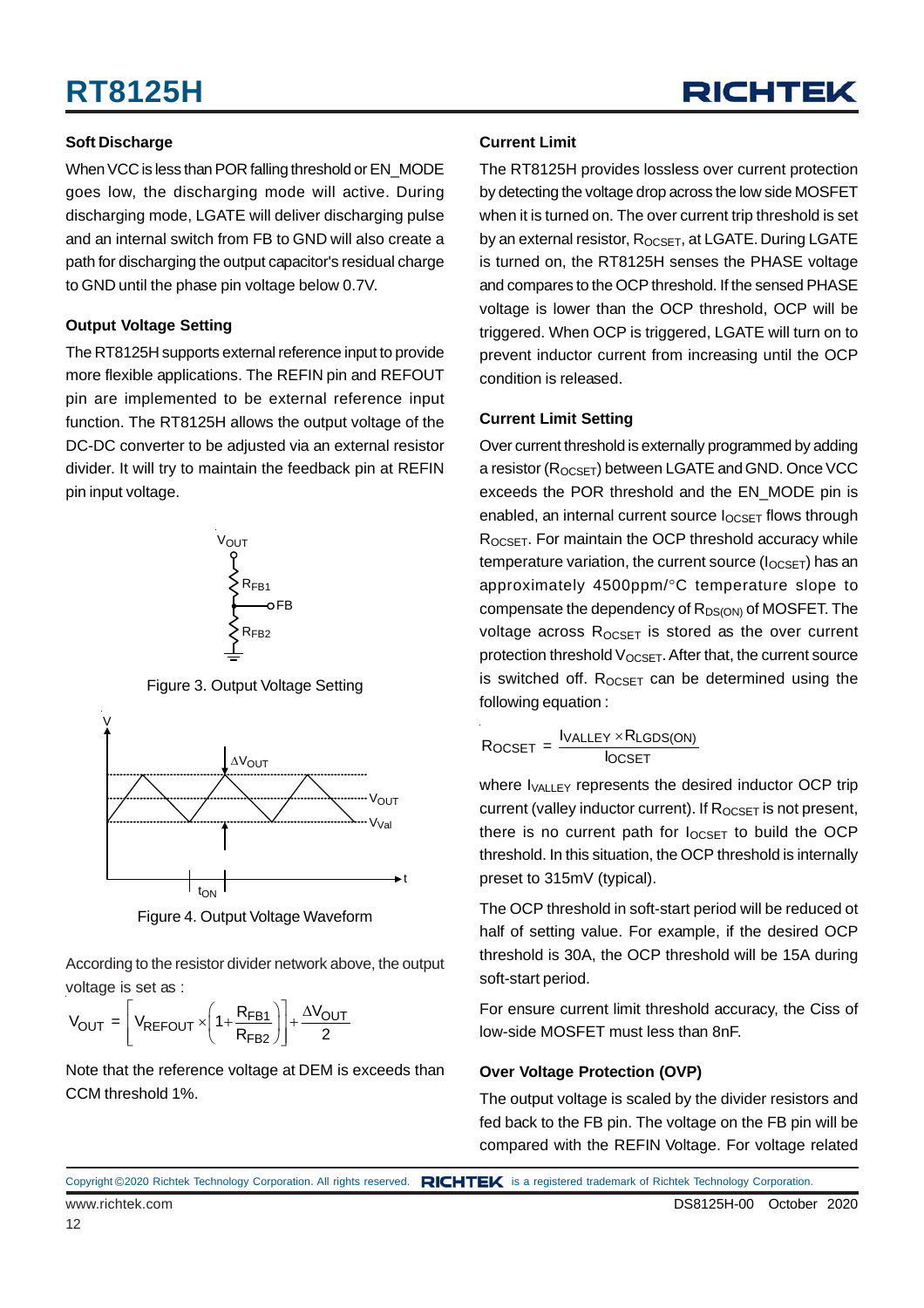## **RT8125H**

protection functions, including over voltage protection and under voltage protection. If the FB voltage is higher than the OVP threshold during operation, OVP will be triggered. When OVP is triggered, UGATE will go low and LGATE will go high to discharge the output capacitor. Once OVP is triggered, controller will be latched unless VCC POR is detected again or EN\_MODE pin is reset.



Figure 5. OVP Operation

#### **Under Voltage Protection (UVP)**

The voltage on the FB pin is monitored for under voltage protection. Controller begins to detect UVP after soft-start finish. If the FB voltage is lower than the UVP threshold during normal operation, UVP will be triggered. When the UVP is triggered, both UGATE and LGATE will go low the RT8125H will enter hiccup mode and continuously try to restart until the UVP situation is removed.



#### **MOSFET Drivers**

The RT8125H integrates high current gate drivers for the two N-MOSFETs to obtain high efficiency power conversion in synchronous Buck topology. A dead time is used to prevent crossover conduction for the high side and low side MOSFETs. Because both gate signals are off during dead time, the inductor current freewheels through the body diode of the low side MOSFET. The freewheeling current and the forward voltage of the body diode contribute to power loss. The RT8125H employs constant dead time control scheme to ensure safe operation without sacrificing efficiency. Furthermore, elaborate logic circuit is implemented to prevent cross conduction.

For high output current applications, two or more power MOSFETs are usually paralleled to reduce  $R_{DS(ON)}$ . The gate driver needs to provide more current to switch on/off these paralleled MOSFETs. Gate driver with lower source/ sink current capability result in longer rising/falling time in gate signals, and therefore higher switching loss.

The RT8125H embeds high current gate drivers to obtain high efficiency power conversion. The embedded drivers contribute to the majority of the power dissipation of the controller. Therefore, WDFN package is chosen for its power dissipation rating. If no gate resistor is used, the power dissipation of the controller can be approximately calculated using the following equation :

#### P<sub>DRIVER</sub>

 $\mathsf{S} = \mathsf{f}_{\mathsf{SW}} \times (\mathsf{Q}_{\mathsf{G}} \times \mathsf{V}_{\mathsf{BOOT}} + \mathsf{Q}_{\mathsf{G\_Low}})$  Side  $\mathsf{S} \times \mathsf{V}_{\mathsf{DRIVER\_Low}}$  Side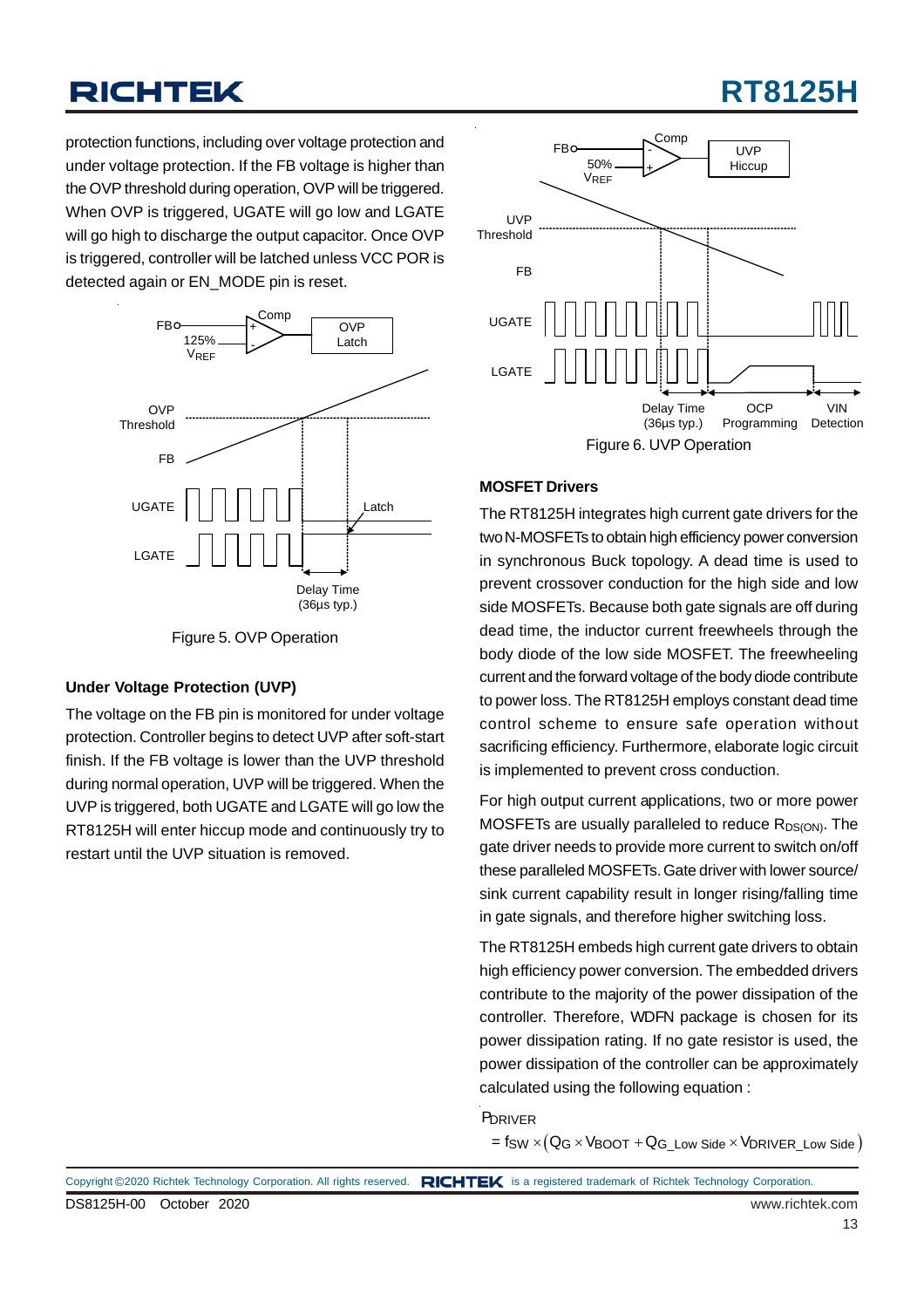## **RICHTEK**

where  $V_{\text{BOOT}}$  represents the voltage across the bootstrap capacitor and  $f_{SW}$  is the switching frequency. It is important to ensure the package can dissipate the switching loss and have enough room for safe operation.

#### **Inductor Selection**

The inductor plays an important role in step-down converters because it stores the energy from the input power rail and then releases the energy to the load. From the viewpoint of efficiency, the DC Resistance (DCR) of the inductor should be as small as possible to minimize the conduction loss. In addition, the inductor covers a significant proportion of the board space, so its size is also important. Low profile inductors can save board space especially when the height has a limitation. However, low DCR and low profile inductors are usually not cost effective.

Additionally, larger inductance results in lower ripple current, which translates into the lower power loss. The inductor current rising time increases with inductance value. This means the transient response will be slower. Therefore, the inductor design is a trade-off among performance, size and cost.

In general, inductance is chosen such that the ripple current ranges between 20% to 40% of the full load current. The inductance can be calculated using the following equation :

 $L_{(\text{MIN})} = \frac{V_{\text{IN}} - V_{\text{OUT}}}{f_{\text{SW}} \times k \times l_{\text{OUT\_Full Load}}} \times \frac{V_{\text{OUT}}}{V_{\text{IN}}}$ 

where k is the ratio between inductor ripple current and rated output current.

#### **Input Capacitor Selection**

Voltage rating and current rating are the key parameters when selecting an input capacitor. Conservatively speaking, an input capacitor should have a voltage rating 1.5 times greater than the maximum input voltage to be considered a safe design. The input capacitor is used to supply the input RMS current, which can be approximately calculated using the following equation :

$$
I_{RMS} = I_{OUT} \times \sqrt{\frac{V_{OUT}}{V_{IN}} \times \left(1 - \frac{V_{OUT}}{V_{IN}}\right)}
$$

The next step is to select a proper capacitor for the RMS current rating. Using more than one capacitor with low Equivalent Series Resistance (ESR) in parallel to form a capacitor bank is a good design. Placing a ceramic capacitor close to the drain of the high side MOSFET can also be helpful in reducing the input voltage ripple at heavy load.

#### **Output Capacitor Selection**

The output capacitor and the inductor form a low-pass filter in the Buck topology. In steady state condition, the ripple current flowing into/out of the capacitor results in voltage ripple. The output voltage ripples contains two components,  $\Delta V_{\text{OUT\_ESR}}$  and  $\Delta V_{\text{OUT\_C}}$ .

 $\Delta$ VOUT ESR =  $\Delta$ IL × ESR

$$
\Delta V_{\text{OUT\_C}} = \Delta I_{\text{L}} \times \frac{1}{8 \times C_{\text{OUT}} \times f_{\text{SW}}}
$$

When load transient occurs, the output capacitor supplies the load current before controller can respond. Therefore, the ESR will dominate the output voltage sag during load transient. The output voltage sag can be calculated using the following equation :

 $V_{OUT\_SAG} = ESR \times \Delta I_{OUT}$ 

For a given output voltage sag specification, the ESR value can be determined.

Another parameter that has influence on the output voltage sag is the equivalent series inductance (ESL). The rapid change in load current results in di/dt during transient.

Therefore ESL contributes to part of the voltage sag. Using a capacitor with low ESL will obtain better transient performance. Generally, using several capacitors connected in parallel will also have better transient performance than just one single capacitor with the same total ESR.

Unlike electrolytic capacitors, the ceramic capacitor has relatively low ESR and can reduce the voltage deviation during load transient. However, the ceramic capacitor can only provide low capacitance value. Therefore, it is suggested to use a mixed combination of electrolytic capacitor and ceramic capacitor for achieving better transient performance.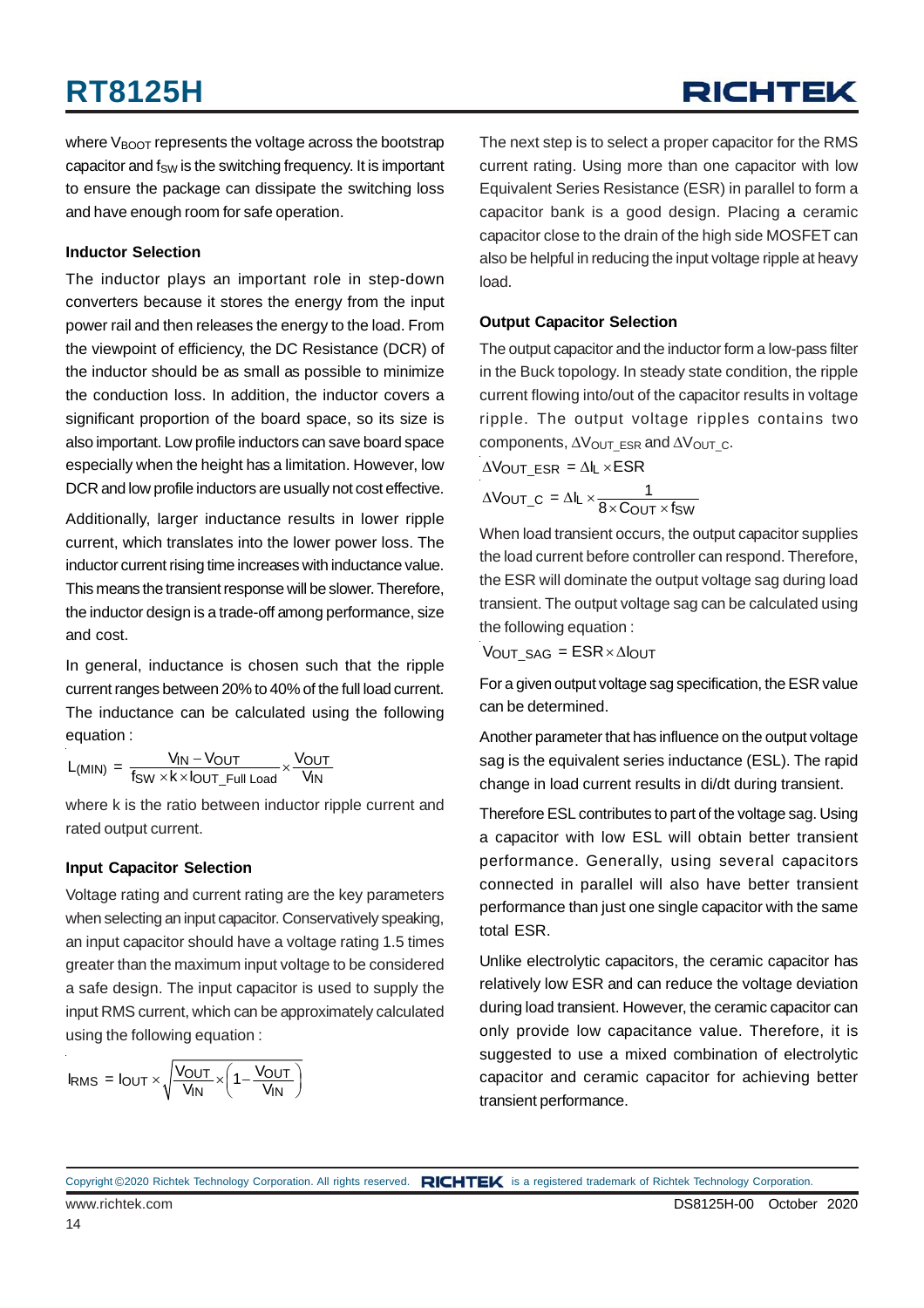#### **MOSFET Selection**

The majority of power loss in the step-down power conversion is due to the loss in the power MOSFETs. For low voltage high current applications, the duty cycle of the high side MOSFET is small. Therefore, the switching loss of the high side MOSFET is of concern. Power MOSFETs with lower total gate charge are preferred in such kind of application. However, the small duty cycle means the low side MOSFET is on for most of the switching cycle. Therefore, the conduction loss tends to dominate the total power loss of the converter. To improve the overall efficiency, MOSFETs with low  $R_{DS(ON)}$  are preferred in the circuit design. In some cases, more than one MOSFET are connected in parallel to further decrease the on-state resistance. However, this depends on the low side MOSFET driver capability and the budget.

#### **Thermal Considerations**

The junction temperature should never exceed the absolute maximum junction temperature  $T_{J(MAX)}$ , listed under Absolute Maximum Ratings, to avoid permanent damage to the device. The maximum allowable power dissipation depends on the thermal resistance of the IC package, the PCB layout, the rate of surrounding airflow, and the difference between the junction and ambient temperatures. The maximum power dissipation can be calculated using the following formula :

#### $P_{D(MAX)} = (T_{J(MAX)} - T_A) / \theta_{JA}$

where  $T_{J(MAX)}$  is the maximum junction temperature,  $T_A$  is the ambient temperature, and  $\theta_{JA}$  is the junction-to-ambient thermal resistance.

For continuous operation, the maximum operating junction temperature indicated under Recommended Operating Conditions is 125°C. The junction-to-ambient thermal resistance,  $\theta_{JA}$ , is highly package dependent. For a WDFN-10L 3x3 package, the thermal resistance,  $\theta_{\text{IA}}$ , is 30.5°C/W on a standard JEDEC 51-7 high effective-thermalconductivity four-layer test board. The maximum power dissipation at  $T_A = 25^{\circ}$ C can be calculated as below :

 $P_{D(MAX)} = (125^{\circ}C - 25^{\circ}C) / (30.5^{\circ}C/W) = 3.27W$  for a WDFN-10L 3x3 package.

The maximum power dissipation depends on the operating

ambient temperature for the fixed  $T_{J(MAX)}$  and the thermal resistance,  $θ_{JA}$ . The derating curves in Figure 7 allows the designer to see the effect of rising ambient temperature on the maximum power dissipation.



Figure 7. Derating Curve of Maximum Power Dissipation

#### **Layout Considerations**

PCB layout is critical to high current high frequency switching converter designs. A good layout can help the controller to function properly and achieve expected performance. On the other hand, PCB without a carefully layout can radiate excessive noise, having more power loss and even malfunction in the controller. In order to avoid the above condition, the general guidelines can be followed in PCB layout.

- Power stage components should be placed first. Place the input bulk capacitors close to the high side power MOSFETs, and then locate the output inductor and finally the output capacitors.
- Placing the ceramic capacitor physically close to the drain of the high side MOSFET. This can reduce the input voltage drop when high side MOSFET is turned on. If more than one MOSFET is paralleled, each should have its own individual ceramic capacitor.
- $\triangleright$  Keep the high current loops as short as possible. During high speed switching, the current transition between MOSFETs usually causes di/dt voltage spike due to the parasitic components on PCB trace. Therefore, making the trace length between power MOSFETs and inductors wide and short can reduce the voltage spike and EMI.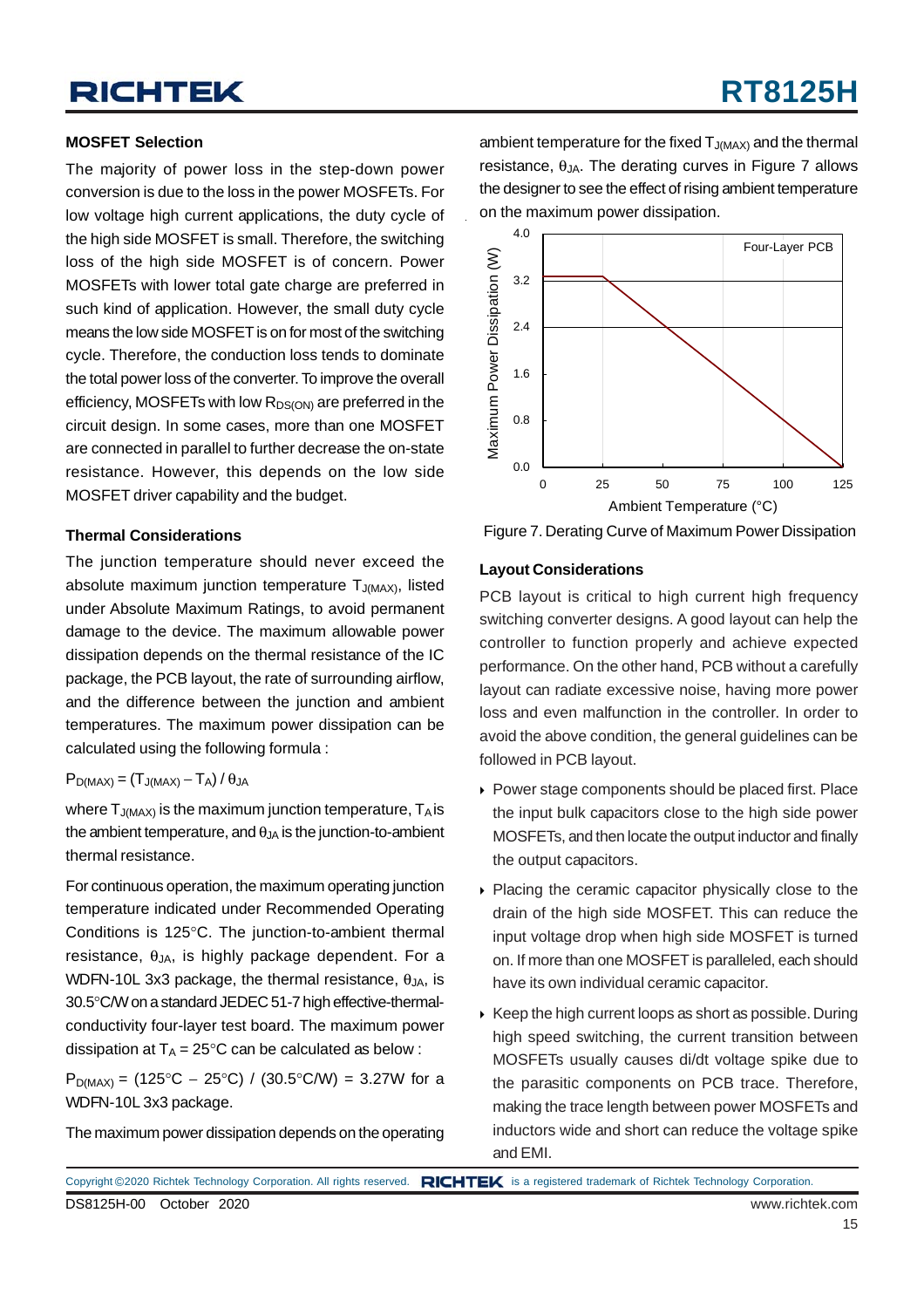

- Make MOSFET gate driver path as short as possible. Since the gate driver uses narrow-width high current pulses to switch on/off power MOSFET, the driver path must be short to reduce the trace inductance. This is especially important for low side MOSFET, because this can reduce the possibility of shoot-through.
- ▶ Providing enough copper area around power MOSFETs to help heat dissipation. Using thick copper also reduces the trace resistance and inductance to have better performance.
- $\triangleright$  The output capacitors should be placed physically close to the load. This can minimize the trace parasitic components and improve transient response.
- All small signal components should be located close to the controller. The small signal components include the feedback voltage divider resistors, function setting components and high frequency bypass capacitors. The feedback voltage divider resistor must be placed close to FB pin, because the FB pin is inherently noisesensitive.
- Voltage feedback path must be away from switching nodes. The noisy switching node is, for example, the interconnection between high side MOSFET, low side MOSFET and inductor. Feedback path must be away from this kind of noisy node to avoid noise pick-up.
- A multi-layer PCB design is recommended. Make use of one single layer as the ground and have separate layers for power rail, or signal is suitable for PCB design.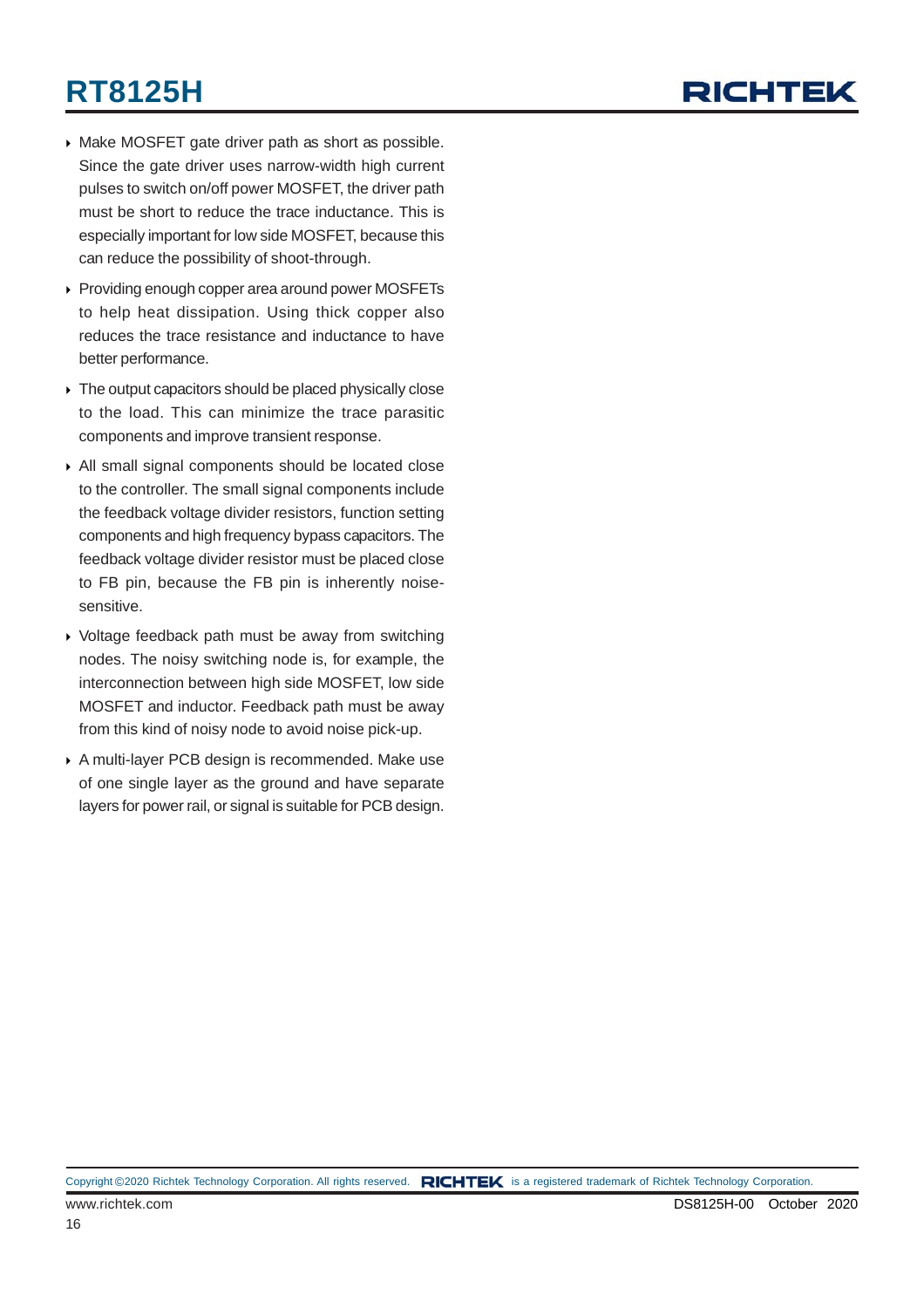### **Outline Dimension**





**DETAILA** Pin #1 ID and Tie Bar Mark Options

Note : The configuration of the Pin #1 identifier is optional, but must be located within the zone indicated.

|                |       | <b>Dimensions In Millimeters</b> | <b>Dimensions In Inches</b> |       |  |  |
|----------------|-------|----------------------------------|-----------------------------|-------|--|--|
| <b>Symbol</b>  | Min   | Max                              | Min                         | Max   |  |  |
| A              | 0.700 | 0.800                            | 0.028                       | 0.031 |  |  |
| A1             | 0.000 | 0.050                            | 0.000                       | 0.002 |  |  |
| A3             | 0.175 | 0.250                            | 0.007                       | 0.010 |  |  |
| b              | 0.180 | 0.300                            | 0.007                       | 0.012 |  |  |
| D              | 2.950 | 3.050                            | 0.116                       | 0.120 |  |  |
| D <sub>2</sub> | 2.300 | 2.650                            | 0.091                       | 0.104 |  |  |
| Е              | 2.950 | 3.050                            | 0.116                       | 0.120 |  |  |
| E2             | 1.500 | 1.750                            | 0.059                       | 0.069 |  |  |
| e              | 0.500 |                                  | 0.020                       |       |  |  |
|                | 0.350 | 0.450                            | 0.014                       | 0.018 |  |  |

**W-Type 10L DFN 3x3 Package**